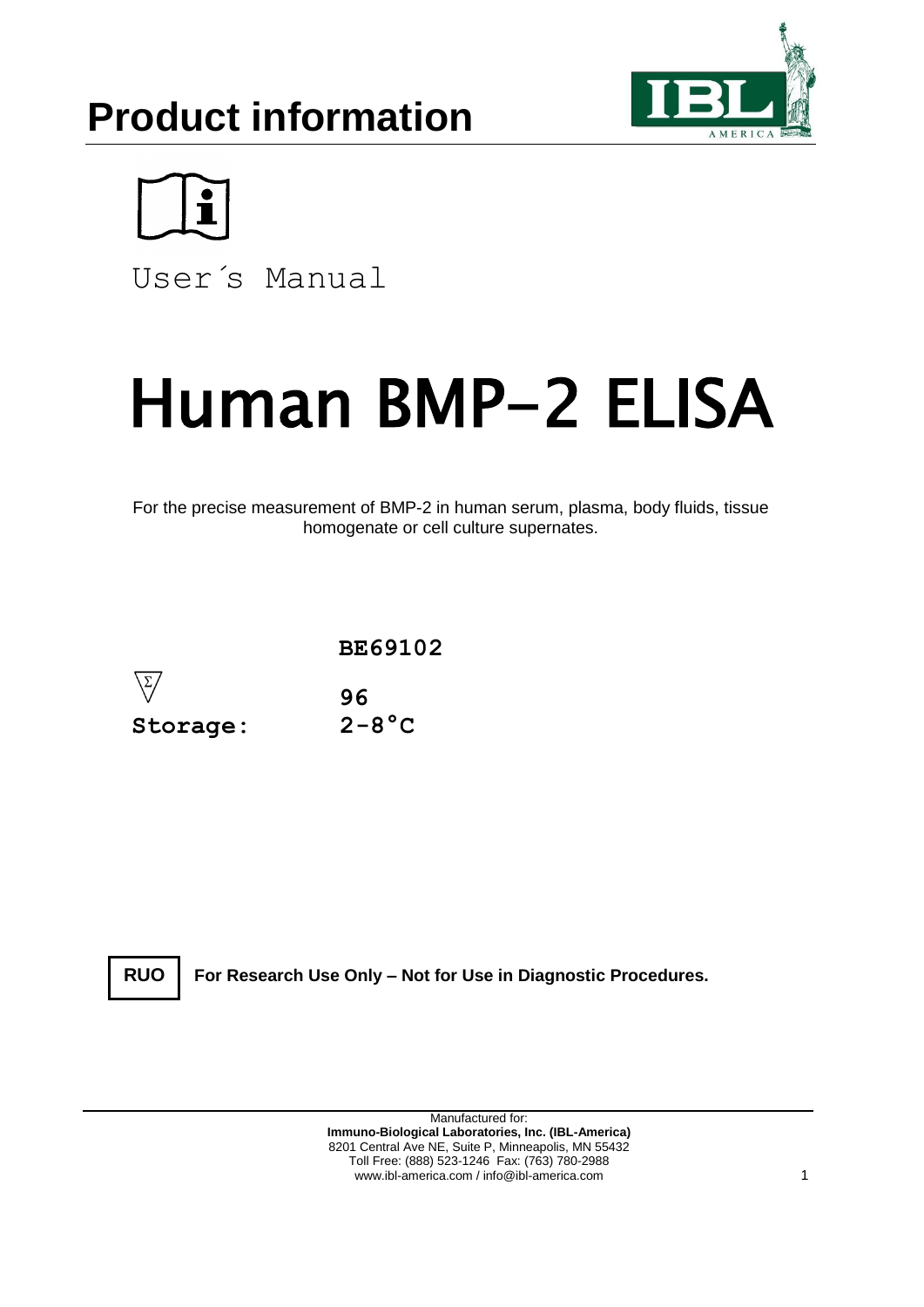# **1 INTRODUCTION**

# **1.1 Intended Use**

The IBL-America BMP-2 ELISA has been designed for the precise measurement of BMP-2 in human serum, plasma, body fluids, tissue homogenate or cell culture supernates. For research use only, not for use in diagnostic procedures.

# **1.2 Background**

Bone morphogenetic protein 2 (BMP-2) belongs to the TGF-β superfamily of proteins. Like other family members, it plays an important role in the development of bone and cartilage. It has been demonstrated to potently induce osteoblast differentiation in a variety of cell types. BMP-2 has an ability to induce the formation of ectopic cartilage when implanted subcutaneously.

# **2 PRINCIPLE OF THE TEST**

This kit is based on a sandwich enzyme-linked immune-sorbent assay technology. An analyte-specific polyclonal antibody is pre-coated onto 96-well plates. The biotin conjugated second antibody is used as detection antibody. During the first incubation the standards and samples react with the analyte-specific pre-coated antibody. In a second incubation the biotin conjugated detection antibody completes the sandwich. After washing with wash buffer the TMB substrate is added to visualize HRP enzymatic reaction. TMB is catalyzed by HRP to produce a blue color product that changes into yellow after adding acidic stop solution. The optical density of the yellow color is proportional to the analyte captured in plate. Read the O.D. absorbance at 450nm in a microtiterplate reader, and calculate the concentration of the analyte in the sample by taking into consideration the dilution factor of the sample.

# **3 WARNINGS AND PRECAUTIONS**

- 1. This kit is for research use only, not for use in diagnostic procedures.
- 2. Before the experiment, centrifuge each kit component for several minutes to bring down all reagents to the bottom of tubes.
- 3. It is recommend to measure each standard and sample in duplicate.
- 4. Do NOT let the plate completely dry at any time! Since the dry condition can inactivate the biological material on the plate.
- 5. Do not reuse pipette tips and tubes to avoid cross contamination.
- 6. Do not use the expired components or the components from different lot numbers.
- 7. To avoid the marginal effect of plate incubation for temperature differences (the marginal wells always get stronger reaction), it is recommend to equilibrate the ABC working solution and TMB substrate for at least 30 min at 37°C before adding to wells.
- 8. The TMB substrate (Kit Component 8) is colorless and transparent before use. If not, please contact us for replacement.

# **4 REAGENTS**

# **4.1 Reagents provided**

- 1. One 96-well microtiterplate pre-coated with anti-human BMP-2 antibody
- 2. Lyophilized human BMP-2 standards: 2 tubes (10 ng / tube)
- 3. Sample / Standard diluent buffer: 30 ml
- 4. Biotin conjugated anti-human BMP-2 antibody (Concentrated): 130 μl. Dilution: 1:100
- 5. Antibody diluent buffer: 12 ml
- 6. Avidin-Biotin-Peroxidase Complex (ABC) (Concentrated): 130 μl. Dilution: 1:100
- 7. ABC diluent buffer: 12 ml
- 8. TMB substrate: 10 ml
- 9. Stop solution: 10 ml
- 10. Wash buffer (25X): 30 ml

# **4.2 Materials required but not provided**

- 1. 37°C incubator
- 2. Microtiterplate reader (wavelength: 450nm)<br>3. Precise pipette and disposable pipette tins
- Precise pipette and disposable pipette tips
- 4. Automated plate washer
- 5. ELISA shaker
- 6. 1.5 ml Eppendorf tubes
- 7. Plate cover
- 8. Absorbent filter papers<br>9. Plastic or glass contain
- Plastic or glass container with volume of above 1 L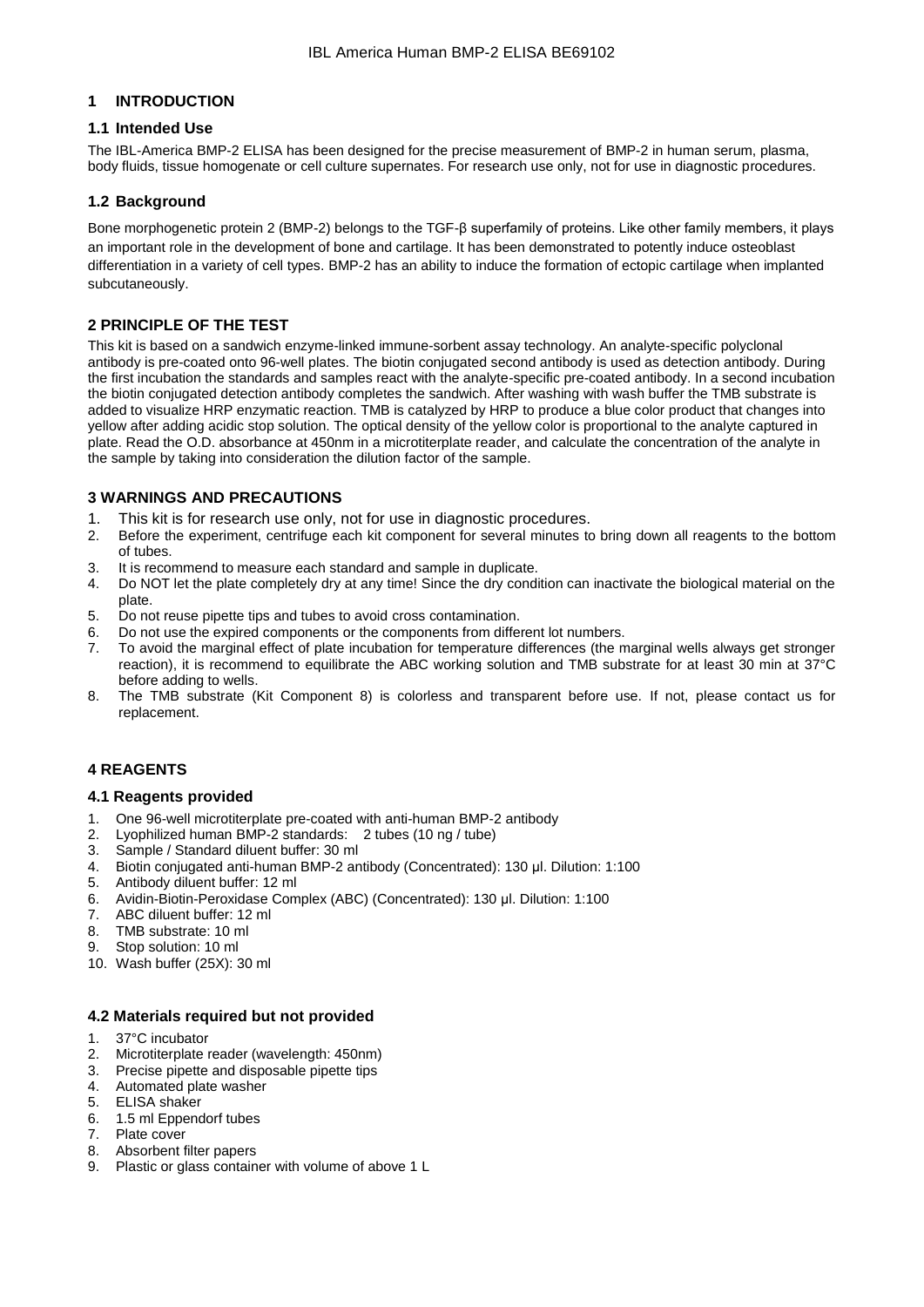# **4.3 Storage Conditions / Expiration**

Store at 4°C for frequent use, at -20°C for 8 months.

# **4.4 Preparation of sample and reagents**

#### **1. Sample**

Isolate the test samples soon after collecting, then, analyze immediately (within 2 hours). Or aliquot and store at -20°C for long term. Avoid multiple freeze-thaw cycles.

 **Tissue homogenate or body fluids, cell culture supernate:** Centrifuge to remove precipitate, analyze immediately or aliquot and store at -20°C.

 $\Diamond$  **Serum:** Coagulate the serum at room temperature (about 4 hours). Centrifuge at approximately 1000  $\times$  g for 10 min. Analyze the serum immediately or aliquot and store at -20°C.

 **Plasma:** Collect plasma with citrate, heparin or EDTA as the anticoagulant. Centrifuge for 10 min at 2-8°C at 1000 x g within 30 min of collection. Analyze immediately or aliquot and store frozen at -20°C. **Citrate or heparin cannot** 

# **be used as anticoagulant here.**

**Note:** 1. Coagulate blood samples completely, then, centrifuge, and avoid hemolysis and particles.

2.  $\text{NaN}_3$  cannot be used as test sample preservative, since it is the inhibitor for HRP.

#### **>> Sample Dilution Guideline**

End user should estimate the concentration of the target protein in the test sample first, and select a proper dilution factor to make the diluted target protein concentration falls the optimal detection range of the kit. Dilute the sample with the provided diluent buffer, and several trials may be necessary in practice. The test sample must be well mixed with the diluent buffer.

 **High target protein concentration (40-400 ng/ml)**: Dilution: 1:100. i.e. Add 1μl of sample into 99 μl of Sample / Standard diluent buffer (Kit Component 3).

 **Medium target protein concentration (4-40 ng/ml)**: Dilution: 1:10. i.e. Add 10 μl of sample into 90μl of Sample / Standard diluent buffer (Kit Component 3).

 **Low target protein concentration (62.5-4000 pg/ml)**: Dilution: 1:2. i.e. Add 50 μl of sample into 50 μl of Sample / Standard diluent buffer (Kit Component 3).

**Very low target protein concentration (≤62.5 pg/ml)**: Unnecessary to dilute, or dilute at 1:2.

#### **2. Wash buffer**

Dilute the concentrated Wash buffer 25-fold (1:25) with distilled water (i.e. add 30ml of concentrated wash buffer into 720 ml of distilled water).

#### **3. Standard**

Reconstitution of the lyophilized human BMP-2 standard (Kit Component 2): standard solution should be prepared no more than 2 hours prior to the experiment. Two tubes of standard are included in each kit. Use one tube for each experiment. **(Note: Do not dilute the standard directly in the plate)**

a. 10,000 pg/ml of standard solution: Add **1 ml** of Sample / Standard diluent buffer (Kit Component 3) into one Standard (Kit Component 2) tube, keep the tube at room temperature for 10 min and mix thoroughly.

b. 4000 pg/ml of standard solution: Add **0.4 ml** of the above 10 ng/ml standard solution into **0.6 ml** sample diluent buffer (Kit Component 3) and mix thoroughly.

c. 2000 pg/ml → 62.5 pg/ml of standard solutions: Label 6 Eppendorf tubes with 2000pg/ml, 1000pg/ml, 500pg/ml, 250pg/ml, 125pg/ml, 62.5pg/ml, respectively. Aliquot **0.3 ml** of the Sample / Standard diluent buffer (Kit Component 3) into each tube. Add **0.3 ml** of the above 4000 pg/ml standard solution into 1st tube and mix thoroughly. Transfer **0.3 ml** from 1st tube to 2nd tube and mix thoroughly. Transfer **0.3 ml** from 2nd tube to 3rd tube and mix thoroughly, and so on.



BMP-2 Protein Standards [pg/ml]

**Note**: The standard solutions are best used within 2 hours. The 10,000 pg/ml standard solution should be used within 12 hours. Or store at -20°C for up to 48 hours. Avoid repeated freeze-thaw cycles.

**4. Preparation of Biotin conjugated anti-human BMP-2 antibody (Kit Component 4) working solution:** prepare no more than 2 hours before the experiment.

a. Calculate the total volume of the working solution: 0.1 ml / well x quantity of wells. (Allow 0.1-0.2 ml more than the total volume)

b. Dilute the Biotin conjugated anti-human BMP-2 antibody (Kit Component 4) with Antibody diluent buffer (Kit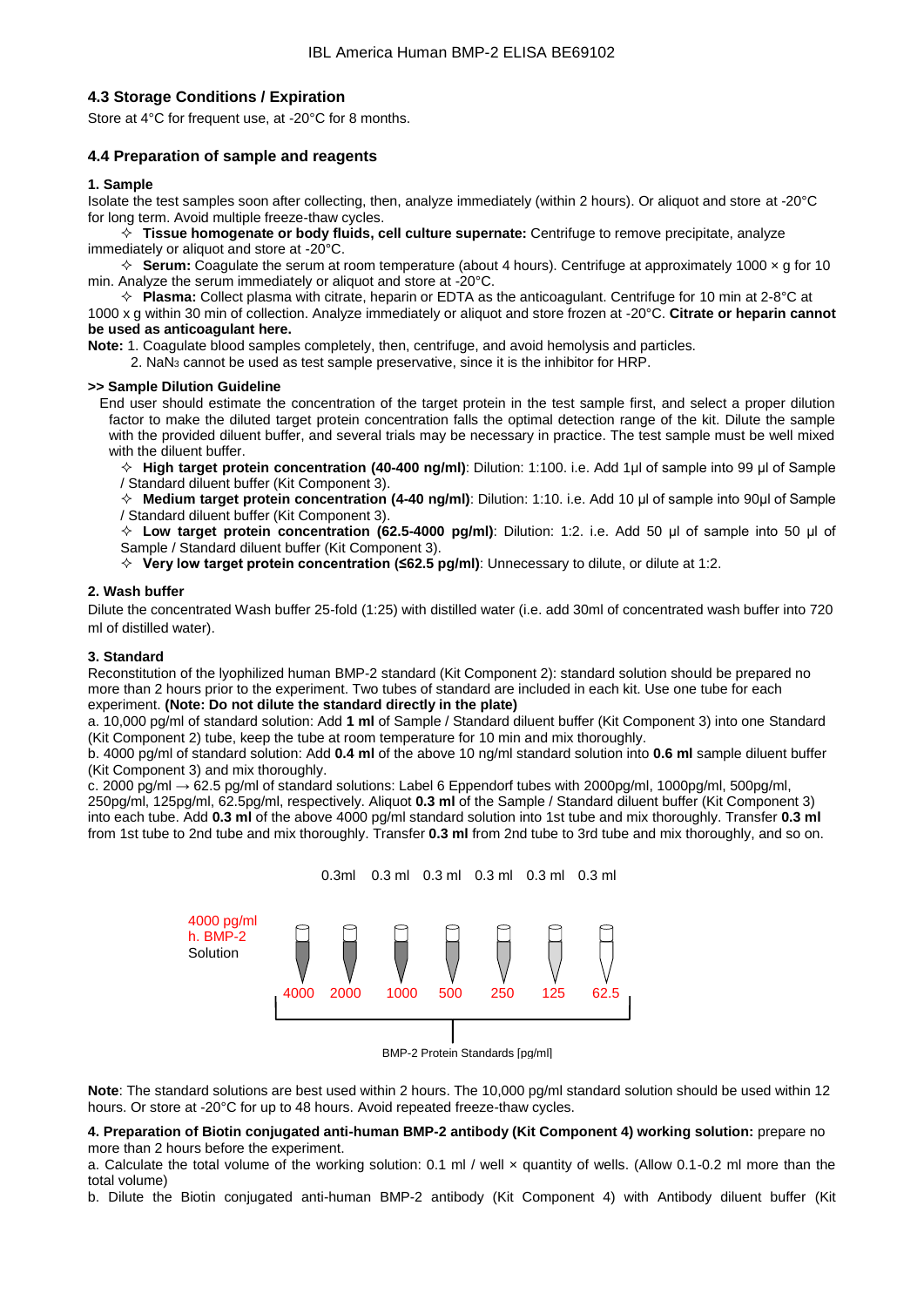Component 5) at 1:100 and mix thoroughly. i.e. Add 1 μl of Biotin conjugated anti-human BMP-2 antibody into 99 μl of Antibody diluent buffer.

#### **5. Preparation of Avidin-Biotin-Peroxidase Complex (ABC) (Kit Component 6) working solution:** prepare no more than 1 hour before the experiment.

- a. Calculate the total volume of the working solution: 0.1 ml / well × quantity of wells. (Allow 0.1 0.2 ml more than the total volume)
- b. Dilute the Avidin-Biotin-Peroxidase Complex (ABC) (Kit Component 6) with ABC diluent buffer (Kit Component 7) at 1:100 and mix thoroughly. i.e. Add 1 μl of Avidin-Biotin-Peroxidase Complex (ABC) into 99 μl of ABC diluent buffer.

# **5 ASSAY PROCEDURE**

# **5.1 General Remarks**

Before adding to wells, equilibrate the ABC working solution and TMB substrate (Kit Component 8) for at least 30 minutes at 37°C. It is recommended to plot a standard curve for each test.

# **5.2 Test Procedure**

- 1. Set standard, test sample and control (zero) wells on the pre-coated plate respectively, and then, record their positions. It is recommend to measure each standard and sample in duplicate.
- 2. Aliquot 0.1 ml of 4000 pg/ml, 2000 pg/ml, 1000 pg/ml, 500 pg/ml, 250 pg/ml, 125 pg/ml, 62.5 pg/ml standard solutions into the standard wells.
- 3. Add 0.1 ml of Sample / Standard diluent buffer (Kit Component 3) into the control (zero) well.
- 4. Add 0.1 ml of properly diluted sample (Human serum, plasma, body fluids, tissue homogenate or cell culture supernatants) into test sample wells.
- 5. Seal the plate with a cover and incubate at 37°C for 90 min.
- 6. Remove the cover and discard the plate content, clap the plate on the absorbent filter papers or other absorbent material. **Do NOT let the wells completely dry at any time. Do not wash plate!**
- 7. Add 0.1 ml of Biotin conjugated anti-human BMP-2 antibody work solution into the above wells (standard, test sample & zero wells). Add the solution at the bottom of each well without touching the side wall.  $\frac{1}{2}$ <br>8. Seal the plate with a cover and incubate at 37°C for 60 min.<br>9. Remove the cover and wash plate 3 time
- 
- Remove the cover, and wash plate 3 times with Wash buffer (Kit Component 10) using one of the following methods: **Manual Washing:** Discard the solution in the plate without touching the side walls. Clap the plate on absorbent filter papers or other absorbent material. Fill each well completely with Wash buffer (Kit Component 10) buffer and vortex mildly on ELISA shaker for 2 min, then aspirate contents from the plate, and clap the plate on absorbent filter papers or other absorbent material. Repeat this procedure two more times for a **total of THREE washes**.

 **Automated Washing:** Aspirate all wells, then wash plate **THREE times** with Wash buffer (Kit Component 10) (overfilling wells with the buffer). After the final wash, invert plate, and clap the plate on absorbent filter papers or other absorbent material. It is recommended that the washer be set for a soaking time of 1 min or shaking.

- 10. Add 0.1 ml of ABC working solution into each well, cover the plate and incubate at 37°C for 30 min.
- 11. Remove the cover and wash plate 5 times with Wash buffer (Kit Component 10), and each time let the wash buffer stay in the wells for 1-2 min. (See Step 9 for plate wash method).
- 12. Add 0.1 ml of TMB substrate (Kit Component 8) into each well, cover the plate and incubate at 37°C in dark within 30 min. (**Note:** This incubation time is for reference use only, the optimal time should be determined by end user.) And the shades of blue can be seen in the first 3-4 wells (with most concentrated Human BMP-2 standard solutions), the other wells show no obvious color.
- 13. Add 0.1 ml of Stop solution (Kit Component 9) into each well and mix thoroughly. The color changes into yellow immediately.
- 14. Read the O.D. absorbance at 450 nm in a microtiterplate reader within 30 min after adding the stop solution.

# **5.3 Results**

 For calculation, (the relative O.D.450) = (the O.D.<sup>450</sup> of each well) – (the O.D.<sup>450</sup> of Zero well). The standard curve can be plotted as the relative O.D.<sub>450</sub> of each standard solution (Y) vs. the respective concentration of the standard solution (X). The human BMP-2 concentration of the samples can be interpolated from the standard curve.  **Note:** If the samples measured were diluted, multiply the dilution factor to the concentrations from interpolation to obtain the concentration before dilution.

# **6 QUALITY CONTROL**

Good laboratory practice requires that controls be run with each calibration curve. A statistically significant number of controls should be assayed to establish mean values and acceptable ranges to assure proper performance. It is recommended to use controls according to state and federal regulations. The use of controls is advised to assure the day to day validity of results. It is also recommended to make use of national or international Quality Assessment programs in order to ensure the accuracy of the results. Employ appropriate statistical methods for analyzing control values and trends. If the results of the assay do not fit to the established acceptable ranges of control materials, results of unknowns should be considered invalid.